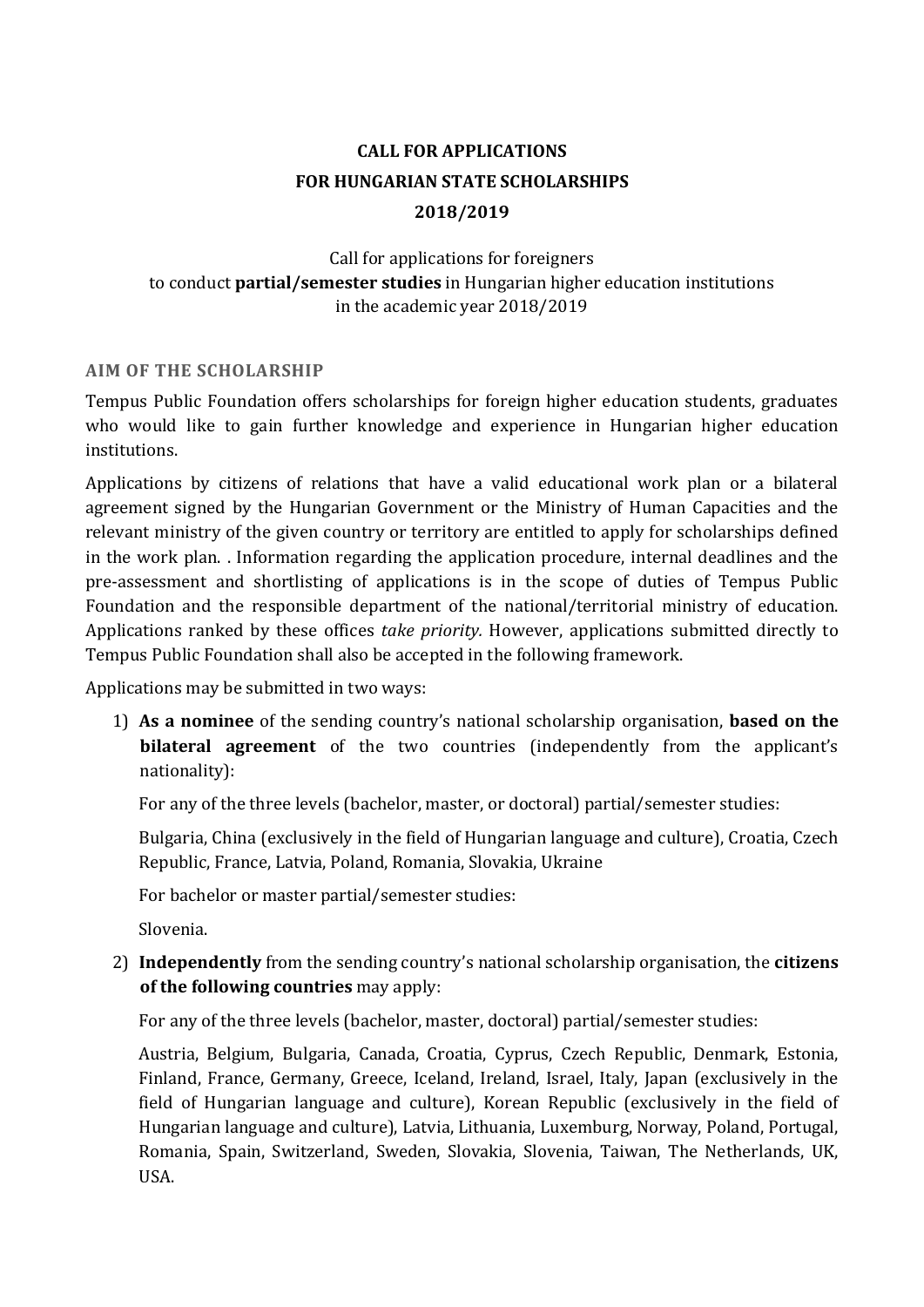### **SCHOLARSHIP TYPES AND ELIGIBILITY**

### **Bachelor/Master/Doctoral partial/semester studies**

Applicants for partial/semester bachelor, master and doctoral studies, can only apply for programs held in **Hungarian language** (except for art studies where studies in English is possible). The tuition fee is covered by the Hungarian state.

**Partial/semester bachelor or master studies** (3-10 months) are primarily for students majoring in Hungarian language and literature, as well as for other students enrolled outside Hungary at the bachelor or master level or in a single-track higher education programme, such as General Medicine, Dentistry, Pharmaceutical or Veterinary Studies, Architecture and Law. To apply, students are required to have minimum one completed semesters at their home institutions.

**Partial/semester doctoral studies** (1-10 months) are available for applicants who are enrolled in a PhD programme at an accredited higher education institution in a foreign country (not in Hungary).

Partial/semester studies are available only for those who are **enrolled in one of the higher education institutions** of the partner relations. The enrolled status is necessary at the moment of application.

#### CASES OF NON-ELIGIBILITY

- $\rightarrow$  Foreign citizens with an immigration/ settlement permit or in the course of applying for such a permit in Hungary, or dual citizens
- **Foreign citizens with permanent residence in Hungary**
- **Foreign citizens employed on a permanent basis as defined by the Hungarian Labour Law**
- $\rightarrow$  Students in employment applying for part-time or correspondence study programmes

#### AGE LIMIT FOR APPLICANTS

For all types of state scholarships applicants must be over 18 at the time of submitting the application. There is no age limit.

#### FURTHER IMPORTANT INFORMATION

Scholarships offered by Tempus Public Foundation allow for studies in any field of arts or sciences at an accredited Hungarian state- or church-owned higher education institution.

**At most one application can be submitted (in case of several applications, the last one will be considered as valid).** Students may submit another application for summer courses or for research stay in case they do not overlap in time.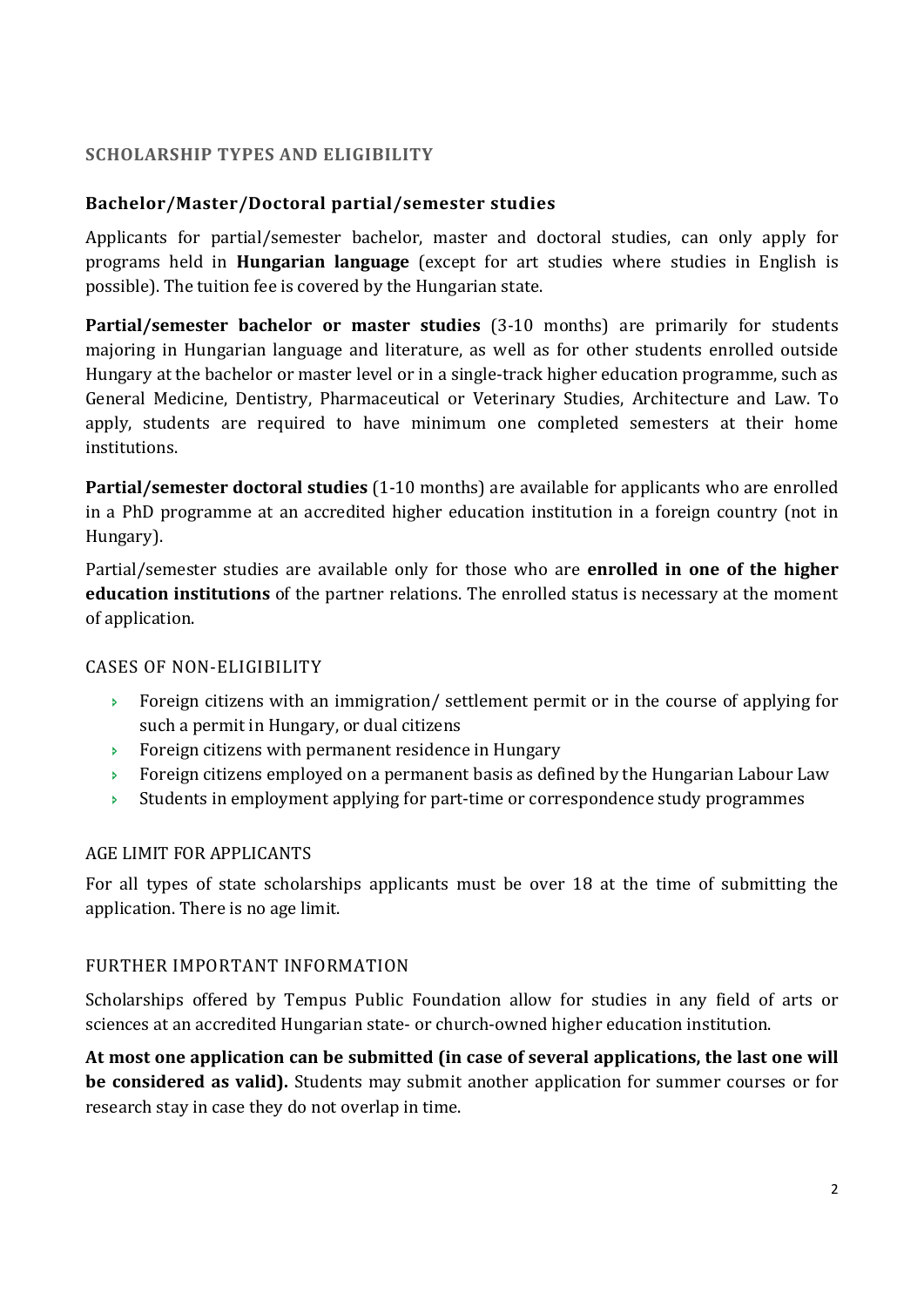In the online application the order of preference needs to be indicated. In case of receiving **other simultaneous scholarships** covered by the Hungarian state applicants are not eligible for the state scholarship.

Scholarship-holders must stay in Hungary during the entire period of their studies, excluding school and public holidays.

# **Utilization period**

Scholarships have to be implemented during the academic year 2018/2019. Scholarship period can be started earliest **1st September 2018** and must be finished by **31st July 2019** at latest.

### **Postponement**

The granted scholarship can only be used within the implementation period indicated in the call, so it cannot be postponed to the following academic year.

To modify the starting date within the implementation period can be arranged after receiving the consent of the host institution under the condition that the scholarship holder informs Tempus Public Foundation through its bilateral state scholarships officer (see Tempus Public Foundation's contact persons according to the countries of origin here: http://tka.hu/international-programmes/4127/bilateral-state-scholarships).

### **Resignation**

In case the applicant cannot or do not want to use the scholarship within the period approved by the decision of Tempus Public Foundation, a new application for the following academic year has to be submitted. The applicant is requested to inform his/her Tempus Public Foundation through its bilateral state scholarships officer by email, as well as the host institution, without delay (see Tempus Public Foundation's contact persons according to the countries of origin here: http://tka.hu/international-programmes/4127/bilateral-state-scholarships).

#### **Vis maior**

The scholarship holder is entitled to interrupt/finish the scholarship due to a vis maior situation occurring during his/her scholarship period. In this case, the scholarship holder has to inform his/her Tempus Public Foundation through its bilateral state scholarships officer by email, as well as the host and sending institution, without delay (see Tempus Public Foundation's contact persons according to the countries of origin here: http://tka.hu/internationalprogrammes/4127/bilateral-state-scholarships). In case of nomination, the national office responsible for scholarship grants needs to be informed, as well.

#### **SUBMITTING THE APPLICATION**

Applicants should submit their applications **only in the online system** of Tempus Public Foundation (www.scholarship.hu).

**Please note that we can only accept complete applications submitted before the deadline through the online system. Applications submitted via post or e-mail will not be accepted.**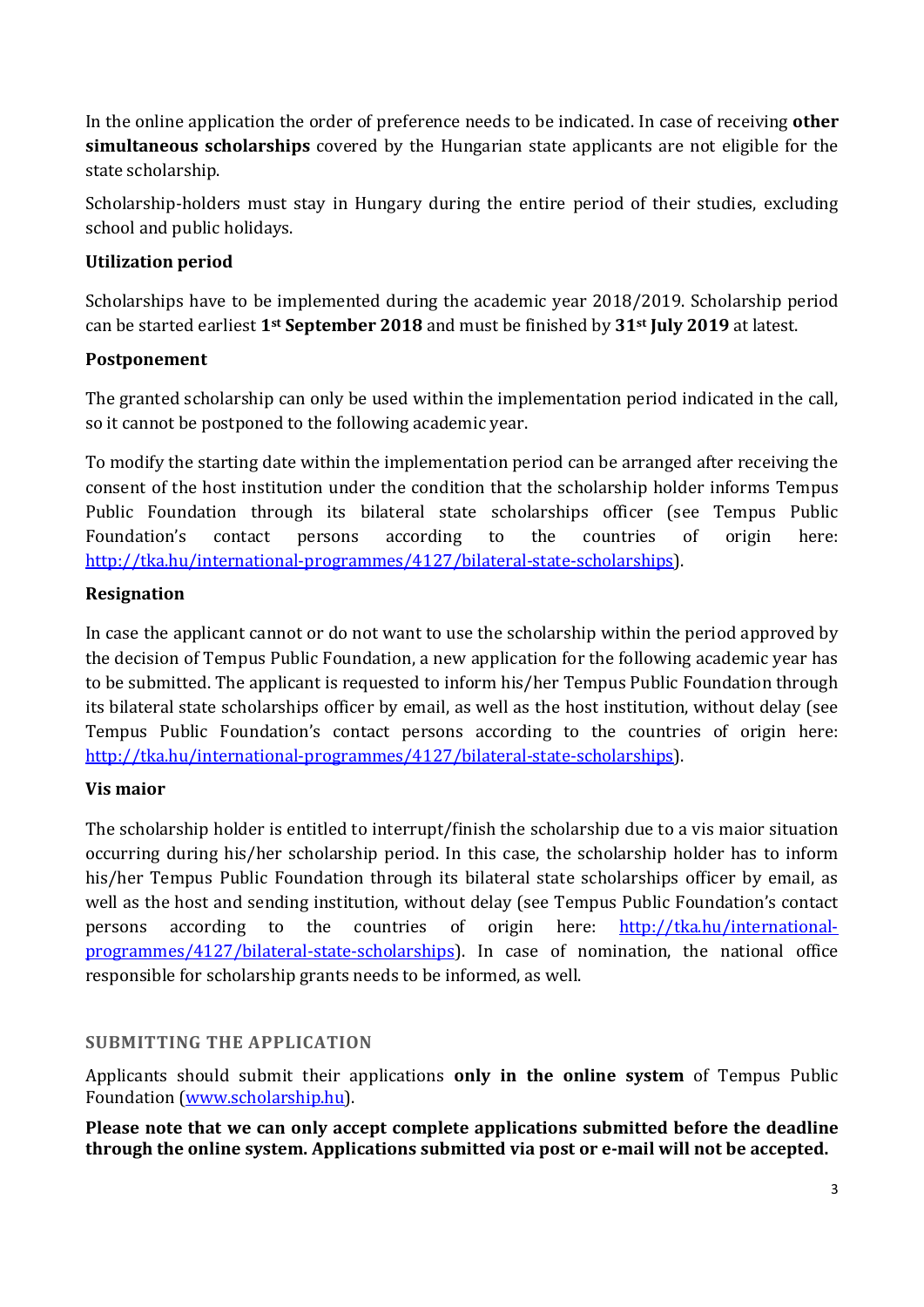Before starting the online procedure please read our **Online Application Guide** found on our website carefully (http://tka.hu/international-programmes/4133/information-for-applicants)

#### **Deadline: 28th February 2018, Wednesday 11 pm,**

# **Please note that applications with formal errors and incomplete applications cannot be accepted and they will be automatically rejected.**

#### **Please keep your USER ID and PASSWORD used for registration as you will need them later on.**

Note: Applicants applying under the work plan system should submit their applications and required documents to the organization responsible for scholarships in the sending relation, too. These scholarship offices or responsible ministries work with individual deadlines. Applicants are advised to contact the responsible organisation of their sending relation as soon as possible so that the given relation can officially review, rank and nominate the applications to Tempus Public Foundation.

#### **APPLICATION PROCEDURE**

The Hungarian party evaluates applications nominated and ranked by partner offices, as well as individually submitted applications and it examines the applicants' eligibility.

It is followed by a formal assessment by Tempus Public Foundation. Formally correct applications will be evaluated professionally along the requirements listed in the Call for applications.

Preference is given to applicants nominated by their sending relation in the selection procedure..

Any kind of undue influence on the professional evaluation or the application procedure cause immediate exclusion from the selection procedure.

Scholarships are granted by the Board of Trustees of Tempus Public Foundation in the name of the Minister responsible for education in Hungary.

All applicants (in case of nomination the national/territorial partner offices, too) will be informed of the final result of the application (awarded scholarship/waiting list/rejection) electronically (in special circumstances, by post, too) by Tempus Public Foundation. At the same time successful applicants will be provided with information concerning the terms and conditions needed to organise their stay in Hungary, in May-June 2018. Tempus Public Foundation informs the host institute, as well.

There is no appeal to the decision.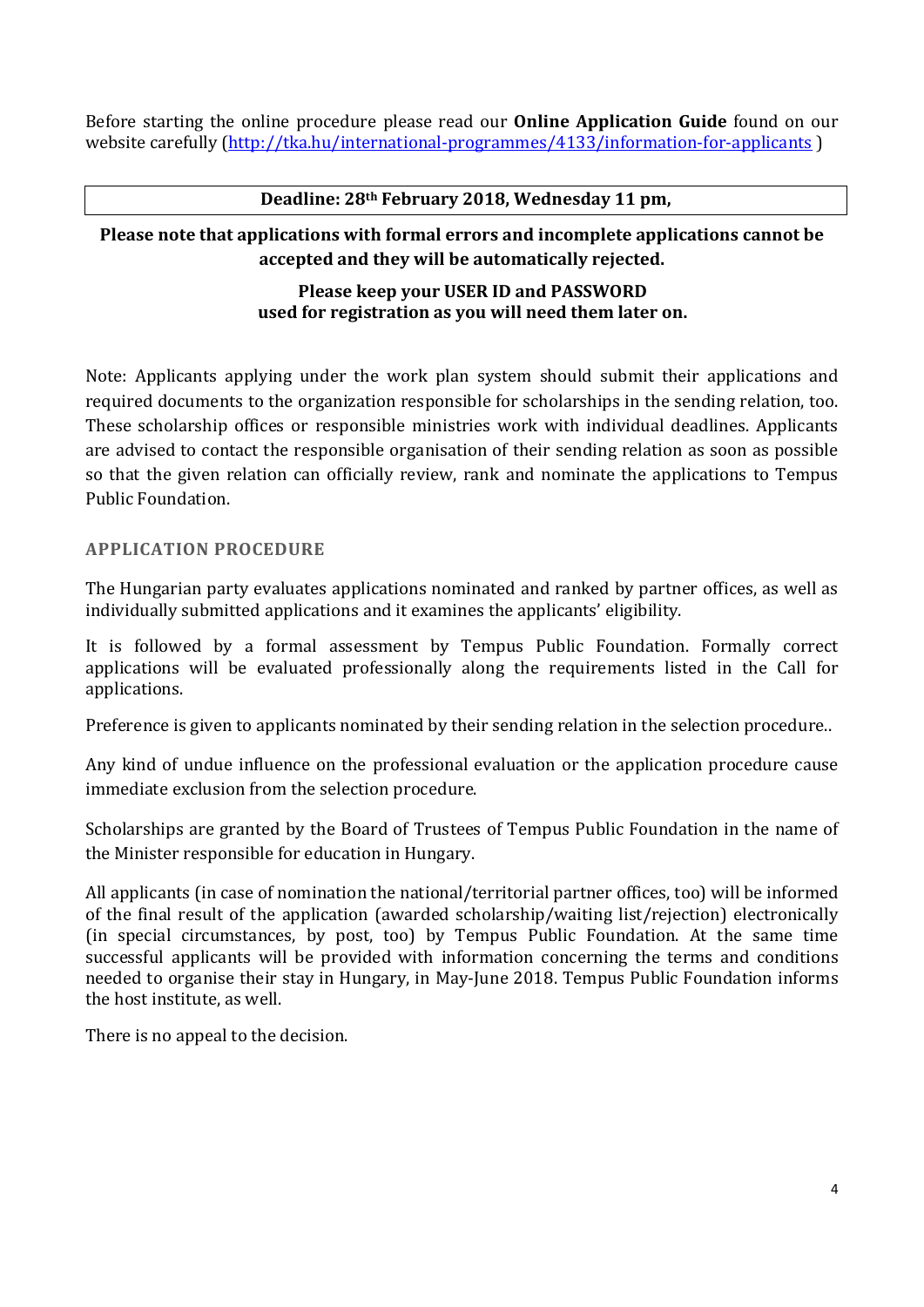# **DOCUMENTS TO BE SUBMITTED**

Applicants should submit their applications in the **online application system** of Tempus Public Foundation (www.scholarship.hu). It can be reached and filled in **in Hungarian and in English.** 

The language of the **documents** (eg, highest degree, language exam, certificate of student status) to be uploaded in the online system can be **Hungarian, English, French or German**. If they are not written in either of these four languages, their **official Hungarian or English translations** must also be attached. Documents with the stamp and signature of the issuing institution on letterhead can be considered as official, there is no need to have it translated by a translator office.

General application documents necessary **for all applicants of partial/semester studies:** 

- 1. Application form of Tempus Public Foundation (downloadable from the online system). *After signing and dating the document*, it shall be uploaded scanned.
- 2. Certificate of enrolment issued by the applicant's home institution (copy of the original document and its official Hungarian or English translation).
- 3. No more than a 3-month-old medical certificate issued by a GP of satisfactory health condition for studies (no contagious disease). Original copy and its certified Hungarian or English translation. No template available.
- 4. Copy of the picture page of ID card or passport.

# Beyond the above general application documents, other documents necessary for **bachelor or master partial/semester studies:**

- 5. Motivation letter minimum 1- maximum 2 pages long
- 6. Copy of Transcript of Records (original copy and its certified Hungarian or English translation)
	- o for bachelor studies: copy of the Transcript of Records of the last completed semesters
	- o for master studies: copy of the bachelor's degree (it can be submitted up to the start of the studies in case it is not issued until the deadline)
- 7. Proof of Hungarian language proficiency required for the completion of the studies (at least B2 knowledge, for example language exam certificate, or certificate (in Hungarian or English) issued by the sending institution, Hungarian institute, Lectorate or consul.)
- 8. Preliminary Letter of Invitation issued by the relevant head of department and/or international office of a Hungarian higher education institution.

Beyond the above general application documents, other application documents necessary **for doctoral partial/semester studies**:

- 5. Precise and detailed work plan minimum 1- maximum 2-pages long (according to the work plan template available on our website)
- 6. Copy of highest degree/diploma (original copy and its certified Hungarian or English translation). It can be submitted later on as well, until the beginning of the studies in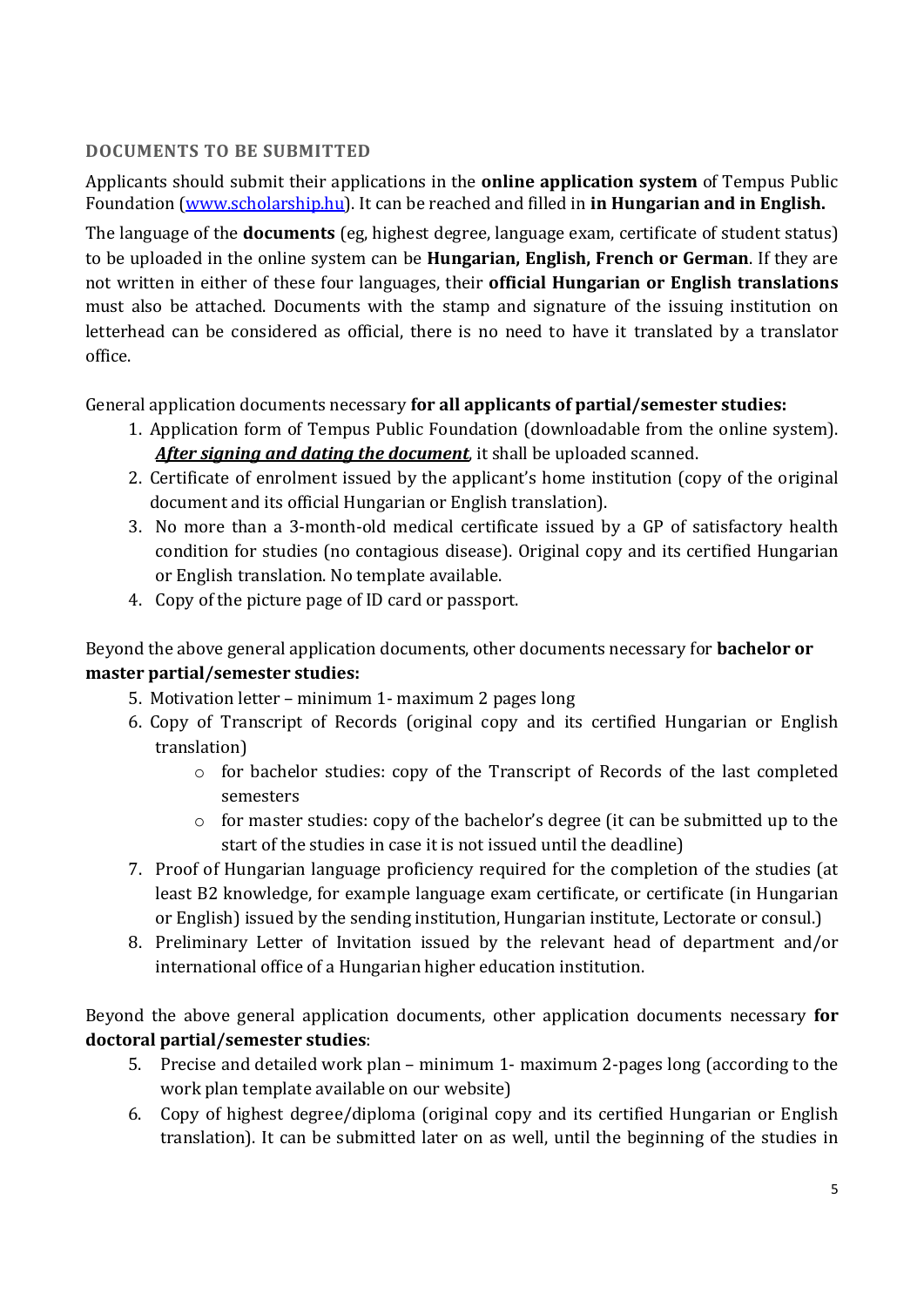Hungary, in case the document is not available until the deadline. The scholarship will only come into effect in case of completion of the missing document.

- 7. Proof of Hungarian language proficiency required for the completion of the studies (at least B2 knowledge, for example language exam certificate, or certificate (in Hungarian or English) issued by the sending institution, Hungarian institute, Lectorate or consul.)
- 8. Letter of Invitation issued by the head of an accredited Hungarian doctoral school, with original signature, dated, stamped and/or on institutional letterhead.
- 9. Two Letters of Recommendation from two recognized experts in the relevant discipline with original signature, dated, stamped and/or on institutional letterhead. The signers of the Letters of Recommendations cannot be the same as of the Letter of Invitation.

# **ART SCHOLARSHIPS**

# **Applicants for art scholarships must attach the following supplementary documents uploaded in the field 'Other documents':**

- $\rightarrow$  Fine and applied arts: documentation of 5 works of art (indicating the date of creating) or the link of the webpage where the works are available.
- Performing arts: records of performing 3 pieces of different styles or link to the webpage where the records/performances are available.

Fine, applied and performing artists may be required by the host university to submit a more detailed portfolio or to take part in an entrance exam before being granted a scholarship.

**Applicants to Liszt Academy of Music (LFZE),** before preparing and submitting their application, should contact the International Department of the Academy for detailed information on specific opportunities and also ask for a Letter of Invitation.

Contact e-mail: international.office@lisztakademia.hu, phone: +36 1 462 4616

Letters of Invitation signed by teachers from the department are not accepted.

Applicants should also send their application to Liszt Academy of Music before 15 April besides submitting it to Tempus Public Foundation and – depending on the type of scholarship and programme – they have to send a portfolio (for further information applicants shall contact the Academy). Applicants should indicate on the application form that they applied for state scholarship to Tempus Public Foundation at the same time.

#### **SCHOLARSHIP RATES**

The scholarship is paid by the receiving higher education institution to the scholarship-holder.

Scholarship-holders who were nominated by their sending relation from the Czech Republic, Poland and the Slovak Republic **receive their stipend from their sending relation**. Hence, the amount of their stipend is set by the respective scholarship offices of these countries.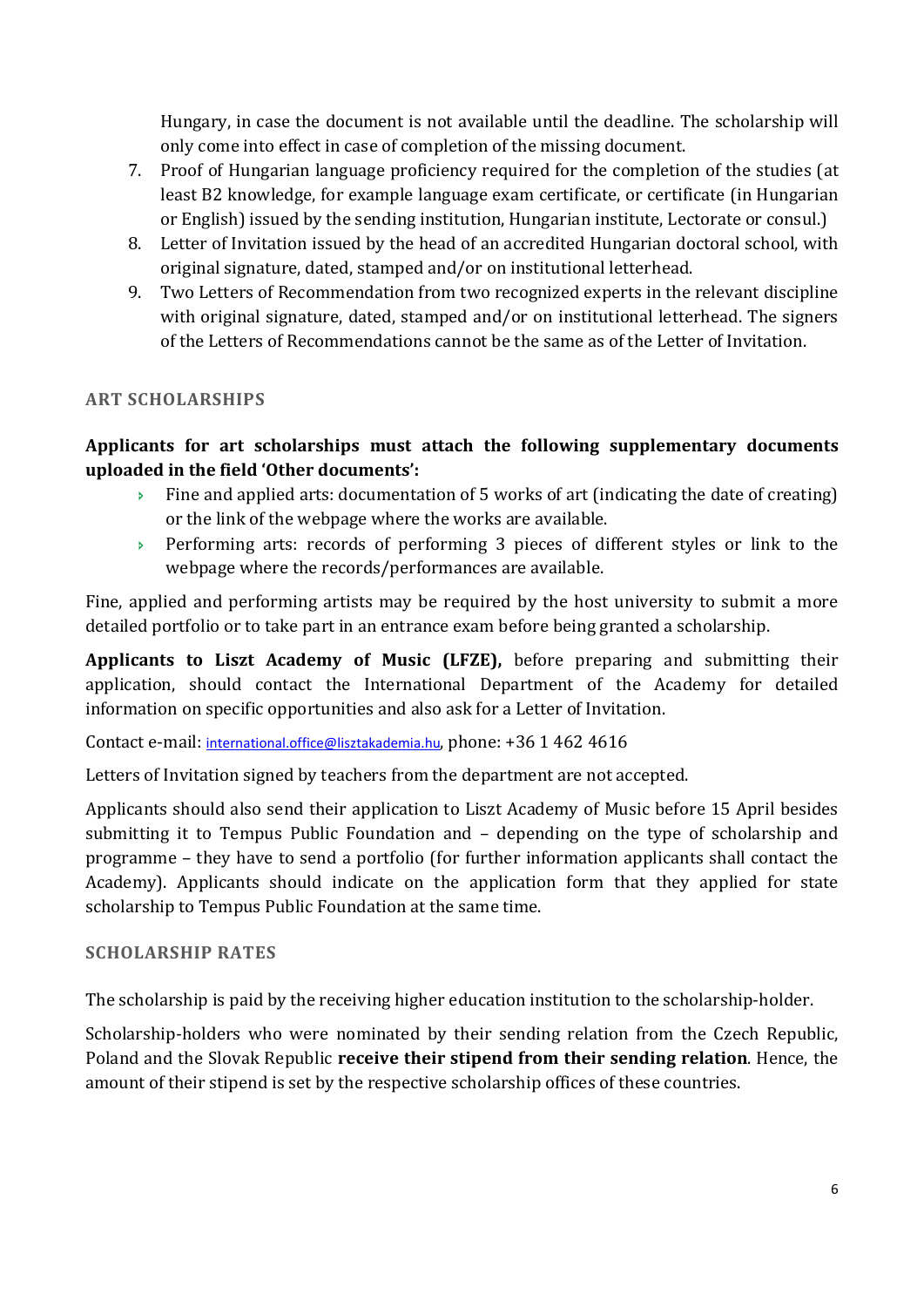Bachelor and Master partial/semester studies:

Stipend: 40 460 HUF/month (not covering the cost of living)

Accommodation: student hostel accommodation depending on the capacity of the university, paid by the scholarship-holder

Doctoral partial/semester studies:

Stipend: In 1<sup>st</sup> and 2<sup>nd</sup> year 140 000 HUF/month; in 3<sup>rd</sup> and 4<sup>th</sup> year 180 000 HUF/month (not necessarily covering the cost of living/)

Accommodation: student hostel accommodation depending on the capacity of the university, paid by the scholarship-holder.

# **FURTHER INFORMATION ON FINANCIAL PROVISIONS**

State scholarships **cannot be awarded at the same time with any other scholarships granted by the Hungarian state**. In case scholarship holders are granted another scholarship or get any other financial support (wage) for the same scholarship period, they must withdraw their state scholarship.

The scholarship is meant to contribute to the living expenses of only one person, it does not necessarily cover all expenses during the scholarship period. There is no financial support for visa fees and any allowance for accompanying persons.

Apart from the above-mentioned costs, Tempus Public Foundation cannot ensure any other allowance or support.

# **Travel expenses**

Travel expenses to Hungary, within Hungary and back to the country of origin are not covered by Tempus Public Foundation.

# **Entitlement to Healthcare Services**

According to the rules of the European Parliament and Council Regulations 883/2004 (EC) and 987/2009 (EC), scholarship-holders who are citizens of either the European Union, EEA member countries or Switzerland are entitled to healthcare services in medical necessity during their stay in Hungary.

Healthcare services in medical necessity during their stay in Hungary are available for scholarship-holders with the European Health Insurance Card (E111). Medical necessity is determined by the physician who considers the given circumstances. Scholarship-holders should obtain the European Health Insurance Card in their home country prior to the arrival to Hungary.

Further important information: healthcare services can only be provided – according to the equal treatment principle of the European Union - by those healthcare providers that have contractual relations with the National Health Insurance Fund (NEAK). The scholarship holder has to cover the costs of those services that are provided by a private healthcare provider that has no contractual relation with NEAK.